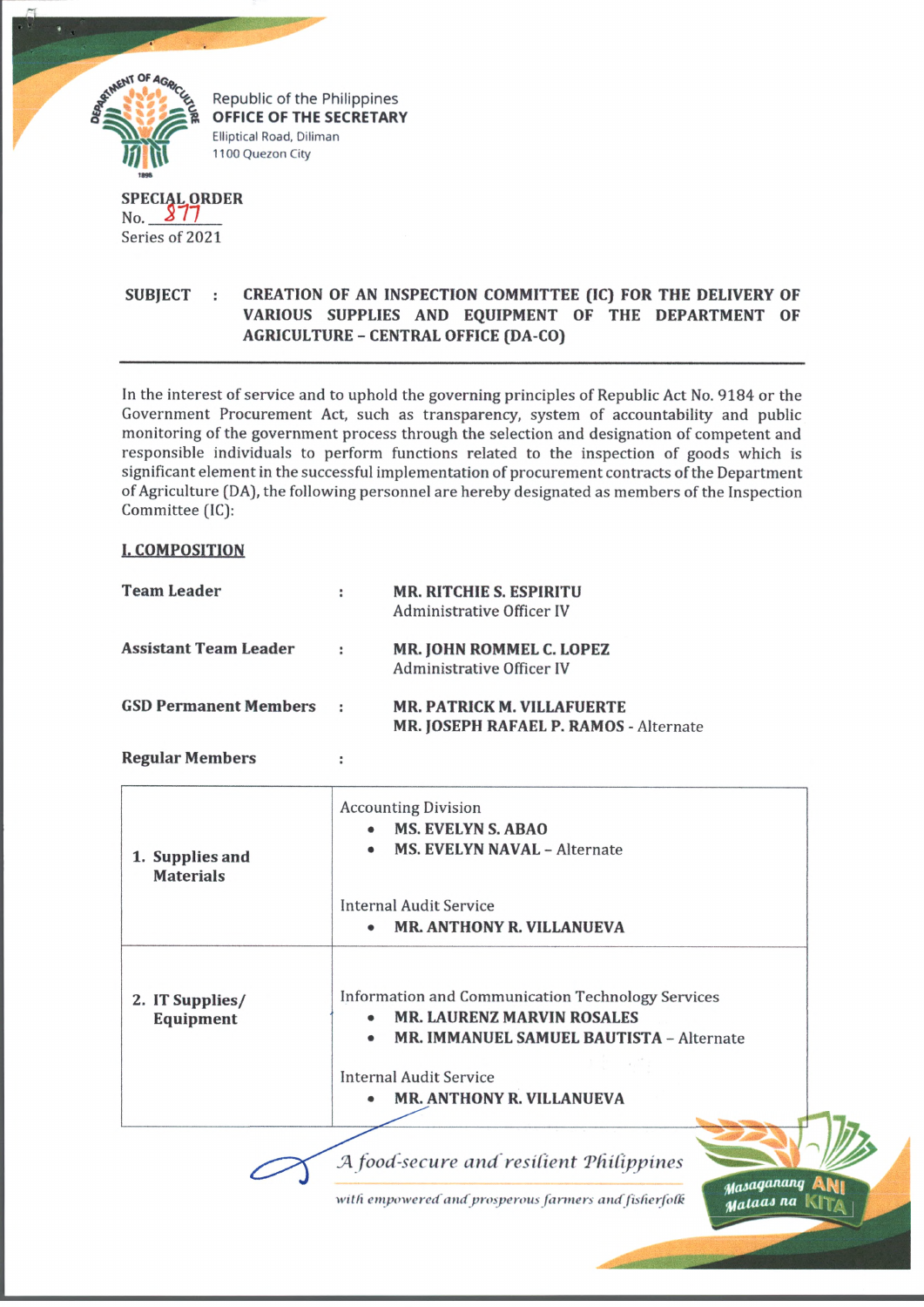| 3. Vehicle/s Spare Parts<br>including post Repair<br><b>Inspection of Office</b><br><b>Equipment and Motor</b><br><b>Vehicles</b> | Human Resource Development Division<br>MR. JOHN ROMMEL C. LOPEZ<br><b>Accounting Division</b><br>MR. DEXTER P. JOVE - Alternate<br><b>Internal Audit Service</b>                                                                          |
|-----------------------------------------------------------------------------------------------------------------------------------|-------------------------------------------------------------------------------------------------------------------------------------------------------------------------------------------------------------------------------------------|
|                                                                                                                                   | <b>MS. MARY FRANCES DL. RODRIGUEZ</b>                                                                                                                                                                                                     |
| 4. Agricultural Inputs,<br><b>Machineries and</b><br>Equipment                                                                    | Field Programs Coordination and Management Division<br><b>MR. VENER L. DILIG</b><br><b>ENGR. JEROME JOPIA - Alternate</b><br><b>Internal Audit Service</b><br><b>MS. MARIA CHELO E. SANTOS</b>                                            |
| 5. Laboratory Supplies<br>and Equipment                                                                                           | FDC - Engineering Division<br><b>ENGR. MARY ANGELICA S. CABALU</b><br>Bureau of Agriculture and Fisheries Standards<br><b>ENGR. IBRAHIM A. RACMAT - Alternate</b><br>٠<br><b>Internal Audit Service</b><br><b>MS. JE-ANNE D. ARTUZ</b>    |
| 6. Infrastructure<br>Projects                                                                                                     | FDC - Engineering Division<br><b>ENGR. ALEXANDER E. AGUDELO</b><br><b>ENGR. MICHAEL JOHN B. DIOLA - Alternate</b><br><b>ENGR. IBRAHIM A. RACMAT - Alternate</b><br><b>Internal Audit Service</b><br><b>MR. ANTHONY R. VILLANUEVA</b><br>٠ |

**f**

.

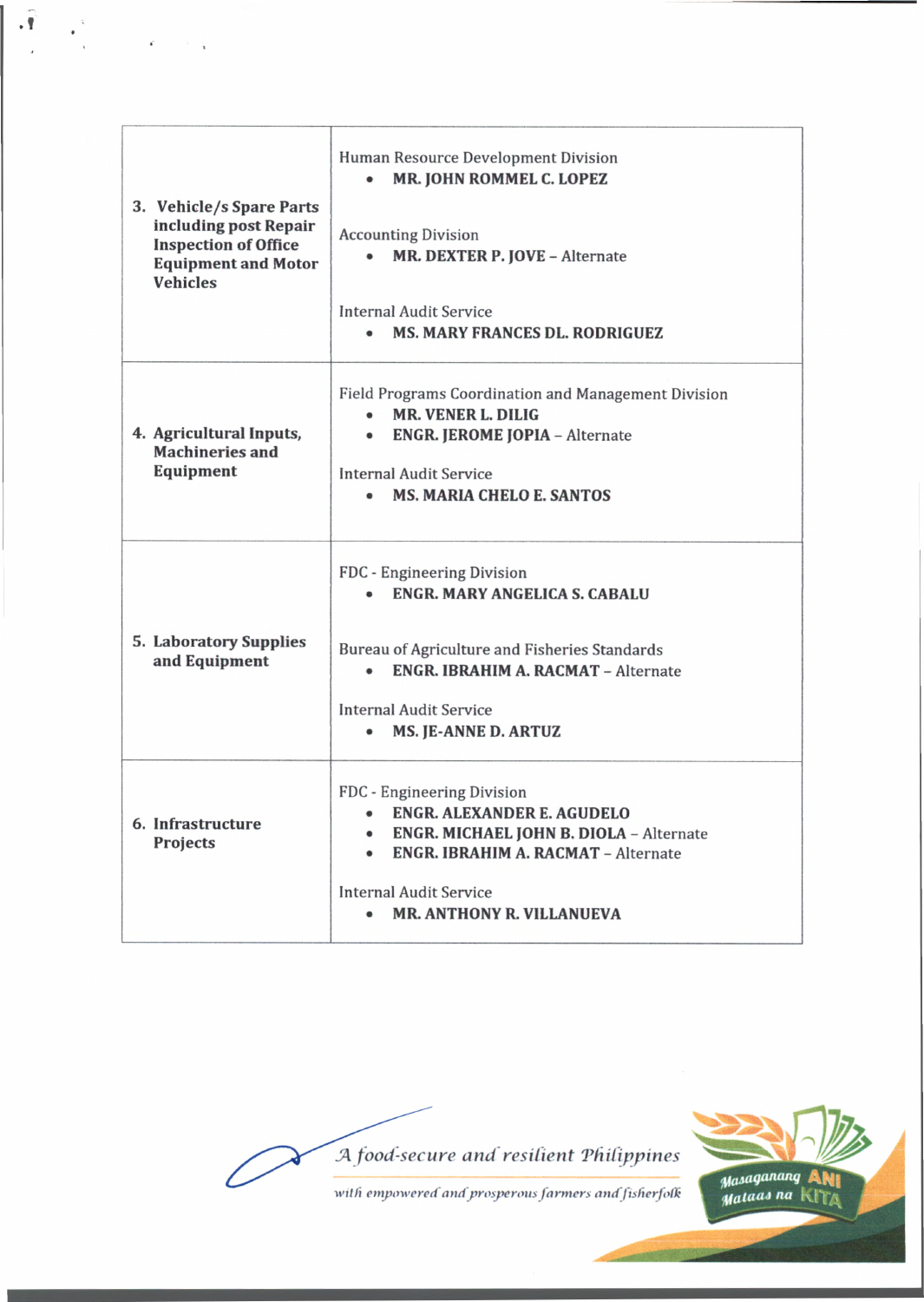## **II. DUTIES AND RESPONSIBILITIES**

The IC shall perform the following functions such as, but not limited to, the following:

- 1. Attend the Pre-Inspection Conference wherein specific tasks are designated to each member in accordance with inspection references and accomplish the Pre-Inspection Report;
- 2. Attend the Post-Inspection Conference wherein the findings and results of the inspection are duly discussed and accomplish the Post-Inspection Report;
- 3. Prepare the inspection references prior to the scheduled inspection such as but not limited to the following, copies of technical specifications, inspection and test protocols sourced from the bidding documents of the project, and the necessary measuring and testing instruments;
- 4. Familiarize with the technical specifications of the goods for inspection and test protocols before proceeding to the inspection site;
- 5. Check the completeness and authenticity of the documents presented by the supplier;
- 6. Conduct physical inspection of the goods, and check whether the technical specifications, quantity and standards as indicated in the perfected Contract/Purchase Order/Work Order are met;
- 7. Perform trial and operation test on equipment, computers and other related goods. Also, require the supplier to demonstrate operation of the equipment and observe its performance;
- 8. Check and verify the inclusion of warranty certificate and instructional manual;
- 9. The General Service Division (GSD) permanent member and all regular members shall affix their initials in the Inspection and Acceptance Report (IAR) for signature of the Team Leader or the Assistant Team Leader on the condition that the delivery is in accordance with the approved quantity and specifications. However, in case of delivery of category number 3 - vehicle/s spare parts including post repair inspection of office equipment and motor vehicles, Mr. John Rommel C. Lopez, the Assistant Team Leader, shall act as a regular member and hereby affix his initial in the IAR for signature of the Team Leader.